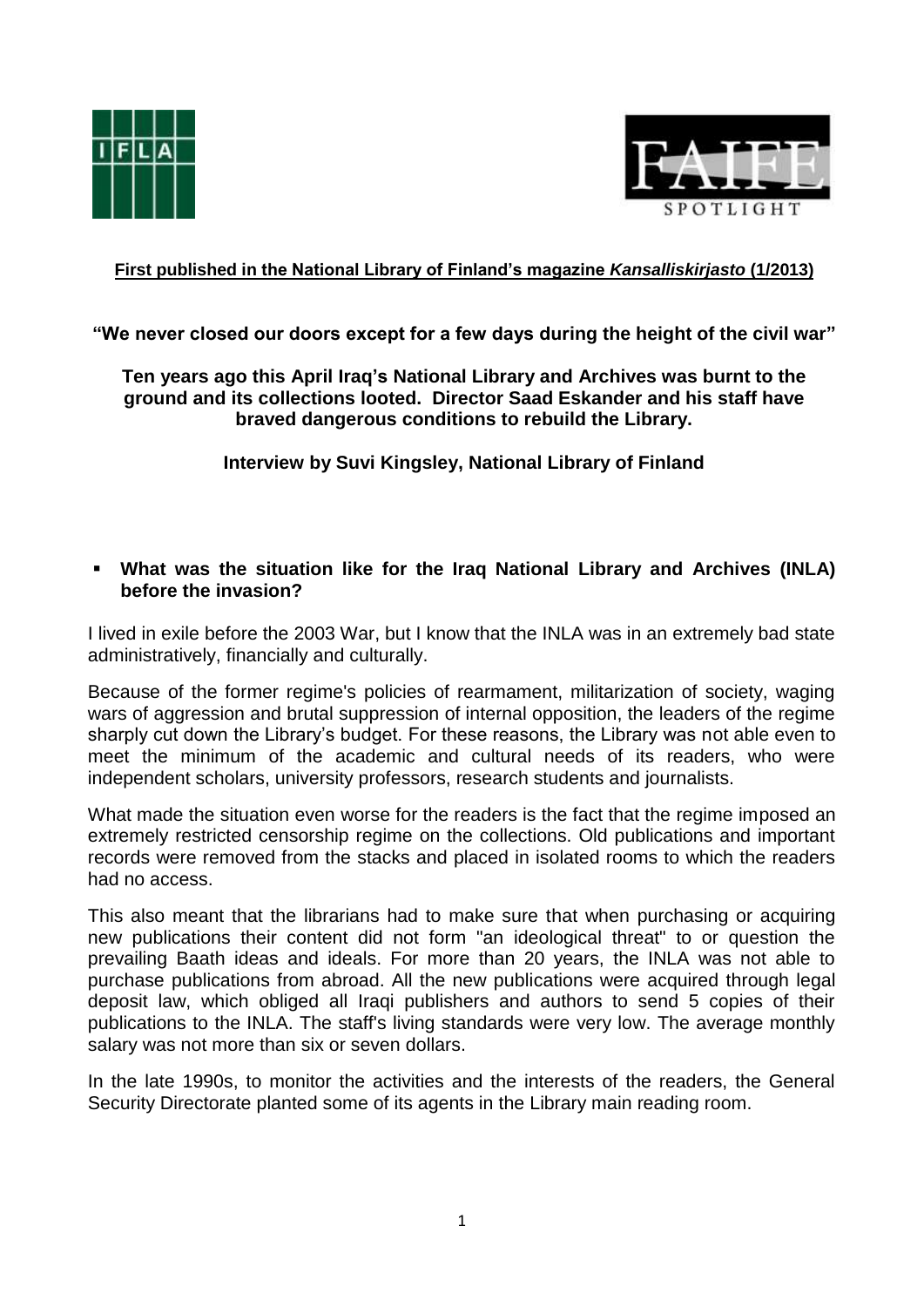## **Can you tell me what happened at the INLA in the aftermath of the invasion?**

I wasn't here during that time, but apparently the destruction and looting of the INLA lasted a few days. According to the eyewitnesses whom I met later, including the INLA's staff, the building was left unguarded just before the fall of Baghdad. Some archival and book collections were relocated in another building. But there were considerable damages. Around 25% of the publications (including rare books) and 60% of the records were destroyed or looted.

#### **You became the new Director General in 2003. What were the first changes you introduced?**

As soon as I assumed my role, I introduced a number of radical changes well before the reopening of the Library and archive reading rooms.

I injected new blood into the organisation by hiring tens of young men and young women, mostly newly graduated people. The number of staff rose steadily from 65 in 2003 to 450 in 2011.

Through training inside and outside Iraq, tens of librarians, archivists and technicians acquired practical and theoretical skills. Through my own initiatives, the INLA was able to provide special training for its staff in several countries including Italy, Britain, Czech Republic and the US.

Administratively, the INLA witnessed considerable changes. Decision-making has been democratized. The librarians and archivists have the right to express their views and elect the heads of their departments. Female staff have formed their own society to defend their rights, and to carry out charity activities and cultural events.

### **What about new projects and developing your collections?**

A lot is going on. We founded the first restoration laboratory in Iraq with the financial help of the Czech Republic. Czech experts trained my restorers in Prague and in Iraq. All the equipment for the laboratory was brought from Germany. We encouraged other cultural institutions to follow our step in preserving Iraqi cultural heritage.

We also replaced the old microfilm department, which was burnt down during the chaotic period of April 2003. Instead of outdated microfilm equipment, we acquired the newest equipment from Europe. Once again, the Czech government funded the purchase of microfilm equipment. The Ohio Genealogical Society in the US sent us four of its microfilms cameras. So far, more than a half million records have been microfilmed.

The INLA was the fifth institution to join the World Digital Library Project and we've put special emphasis on digitisation. Through purchases and gifts we could set up the first advanced IT department in Iraq. Our IT staff regularly receive training inside and outside Iraq. Tens of thousands of records and periodicals have been digitized.

Last year, with financial help from the EU and in partnership with the Italian NGO Un Ponte Per, we were able to implement an Iraq-wide training course on digitalization, database and web management. More than 18 universities and cultural institutions took part. This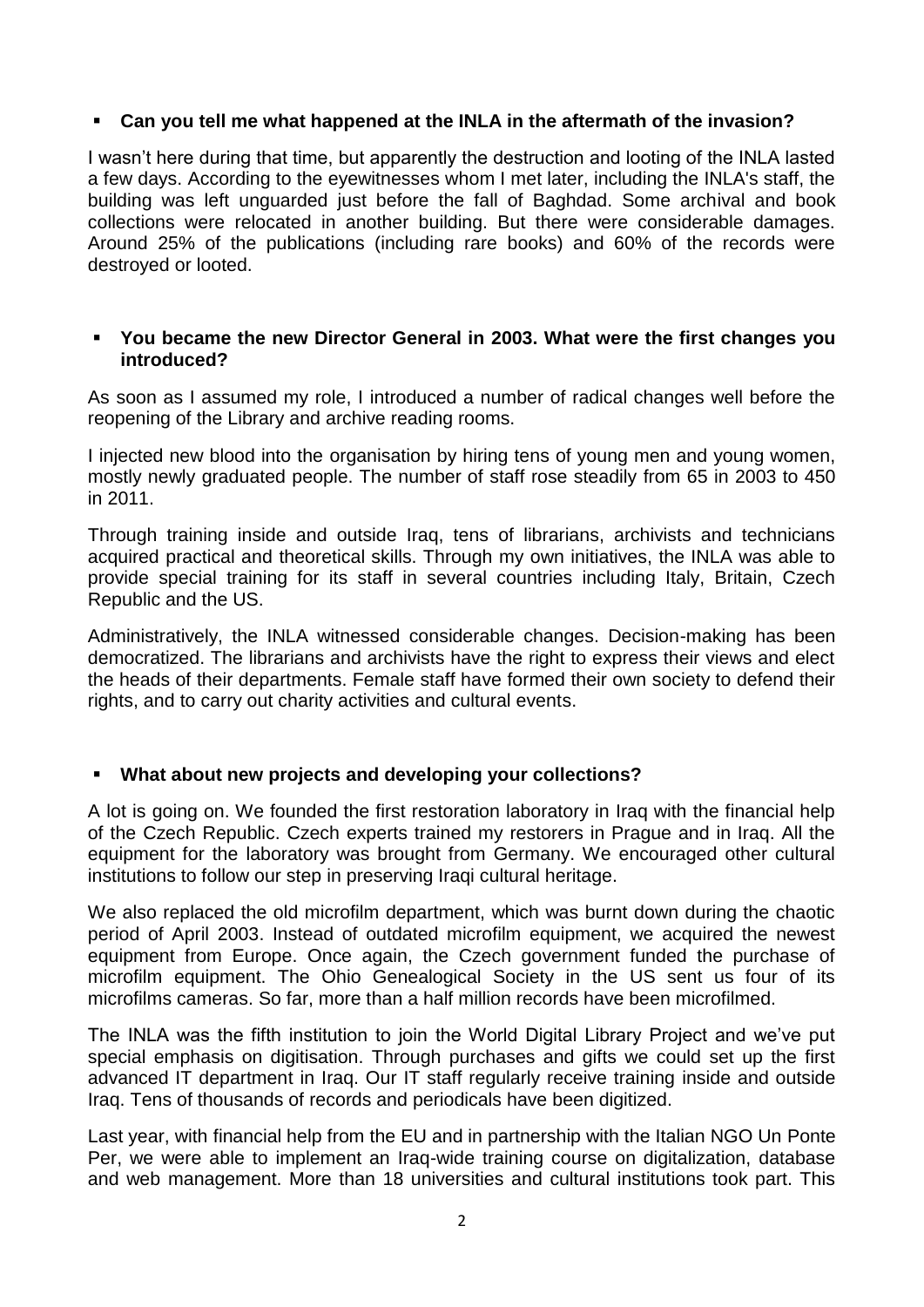year, the Italian Ministry of Foreign Affairs will fund a new project, which will be in part a continuation of the EU project. It involves the establishment of a digitalization and restoration laboratory for Iraqi movie archives. We expect that a number of staff will be trained in Bologna's film studios. We also hope that soon we'll be able to open our sound digitalization department with the aim to digitalize and preserve traditional Iraqi music.

We've also started the construction of a five-storey building, which will be called the Digital Library. It will cost around 19 million dollars. The idea is that readers can use our digitalized audio-visual collections, periodicals, books and records on-site or via the internet.

The Generation Library, a national library for children, was completed last year. We expect to provide it with all the necessary publications, furniture, audio-visual materials and equipment before the end of the year.

And last month, the National Library was physically separated from the National Archives as the new building for our archival collections was completed. It has five floors of storage space and two floors for offices and the microfilm laboratory.

# **What is the legacy of the past regime's culture of censorship?**

We adopted a new liberalization policy by removing all types of censorship. All publications are accessible. Old banned books were returned to the Library stacks and have been available for the readers.

In developing our collections, we've put a special emphasis on those publications which contain new theories in social sciences and humanities. This is because we think it is vital that the Iraqi people must put an end to the one-sided interpretation of social, political, economic and cultural phenomena inherited from the former dictatorial regime.

Our new collections encourage readers to be open-minded and use different theories in their analysis and interpretations.

The library collections have increased by around 30% and our archival collections by 60%. They have grown so rapidly that we now need to construct a new three-floor building for newly acquired publications.

### **Have you been open for readers all this time?**

The Library main reading was reopened in early July 2004, well before the beginning of the renovation of our destroyed building.

We began to serve our readers amidst the destruction, even though we did not have any budget. We had electricity for two or three hours a day. It was very cold in the winter and very hot in the summer inside the Library. My staff used to wear masks and gloves because of the bad fumes from the fires of 2003 and the thick dust that covered all the surfaces.

We never closed our doors except for a few days during the height of the civil war (2006- 2007). Seven of our staff lost their lives and many more were either injured or displaced.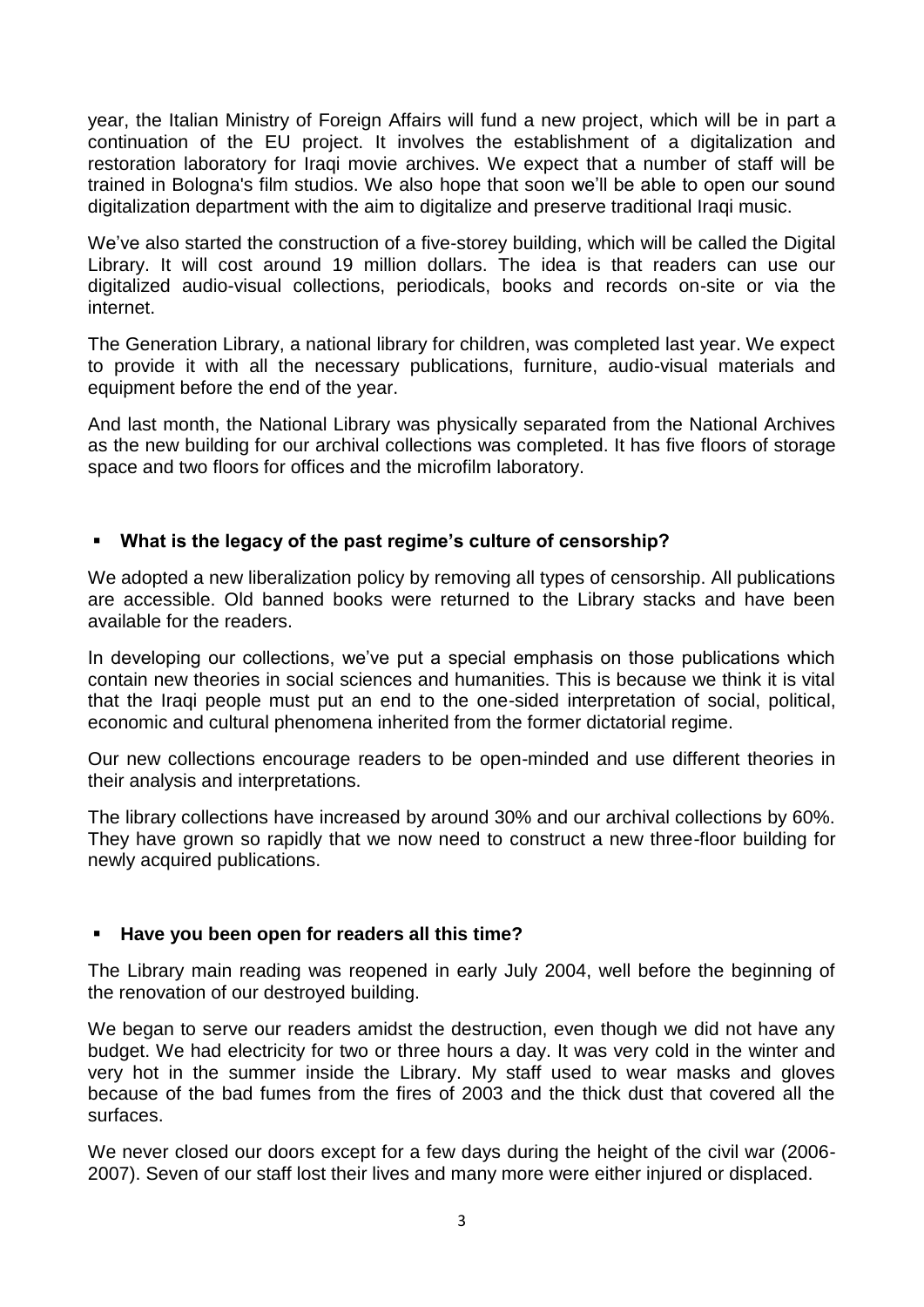Now the number of our readers has risen from 120 a month to 1500 a month – it is a record. Moreover, for the first time in the INLA's history our readers come from all the 18 provinces in Iraq.

# **Is there support for what you are trying to do outside the library?**

If you mean the public, the educated class and the Iraqi media the answer is yes. That is what has motivated us to work even harder.

## **There are still violent attacks around the country and in Baghdad. Has the Library been affected?**

Terrorist attacks have never stopped. But we have got used to them. From time to time, we receive intelligence reports that the INLA may be attacked by the terrorists. All we can do is to ask the INLA's guards to be more vigilant and to search the visitors even more carefully than before.

# **How has the Library been affected by sectarianism?**

I never allowed sectarian culture and values to take root inside the Library. I always tried to re-educate my staff about what was happening and how our everyday cultural work was vital for the unity of the nation and for overcoming hatred and prejudice.

But as I mentioned earlier, outside the Library it has affected the lives of our staff. Our staff have been murdered for sectarian reasons and many more were injured or displaced. They have lost members of their own families and their properties were damaged by explosions or looting.

### **Are there efforts to reclaim what was taken from the Library back in April 2003?**

Unfortunately, despite our continuing efforts, so far we have managed to recover only 200 rare books from the 3000 which we lost during the chaos of 2003.

### **How do you and your staff cope with the stress that the circumstances must bring on?**

We cope with the tragedies and the difficulties of our life by carrying on with our work, by always being optimistic about the future, by appreciating our role and by keeping our morale high.

We organize cultural activities – concerts, plays, art exhibitions – and charity work to help the less fortunate members of our society.

There is also a small radio station inside the building run by staff. It has cultural and entertainment programs.